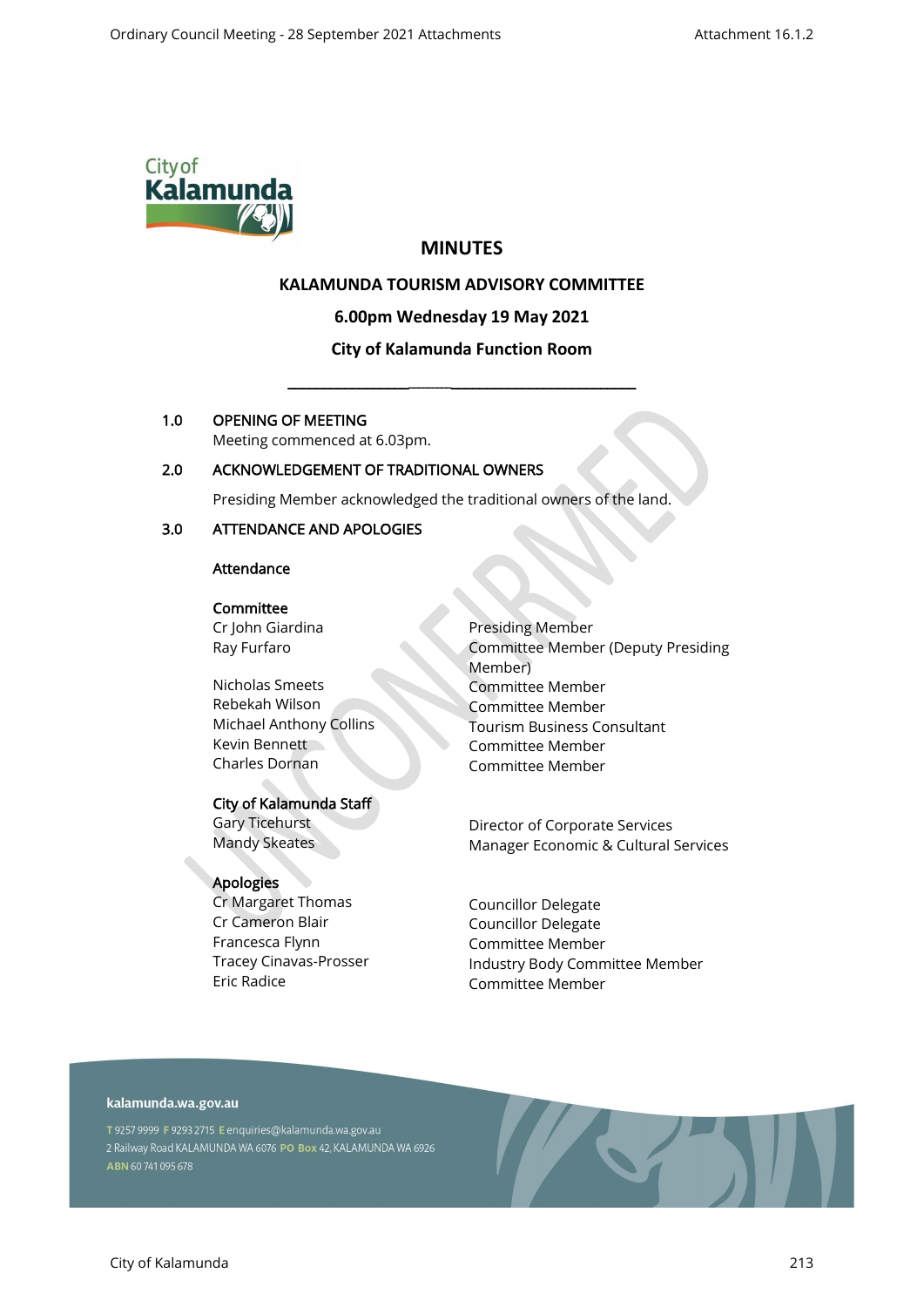Minutes – 19 May 2021

#### 4.0 DISCLOSURE OF INTERESTS

#### 4.1 Disclosure of Financial and Proximity Interests:

a) Members must disclose the nature of their interest in matters to be discussed at the meeting. (Section 5.65 of the Local Government Act 1995) b) Employees must disclose the nature of their interest in reports or advice when giving the report or advice to the meeting. (Section 5.7 of the Local Government Act 1995).

#### Nil disclosures

### 4.2 Disclosure of Interest Affecting Impartiality

a) Members and staff must disclose their interests in matters to be discussed at the meeting in respect of which the member or employee has given or will give advice.

#### Nil disclosures

#### 5.0 ADOPTION OF THE MINUTES OF THE PREVIOUS MEETING

Minutes of the Tourism Advisory Committee Meeting of 18 February 2021 as tabled.

| <b>MOVED:</b> | Ray Furfaro                     |  |
|---------------|---------------------------------|--|
|               | <b>SECONDED:</b> Charles Dornan |  |
| <b>VOTE:</b>  | Carried                         |  |

## 6.0 MATTERS ARISING FROM THE MINUTES

All outstanding Actions from previous meeting addressed.

## 7.0 RECREATIONAL VEHICLE DISCUSSION – STUART KOSTERA

Stuart Kostera attended the Advisory Committee meeting to present the idea of Kalamunda becoming a Recreational Vehicle friendly Local Government. There are over 490 recreational vehicle sites in Australia, which are for self contained vehicles. These vehicles must contain toilet facilities and have the capability to carry all of their own water. All grey water must be captured and disposed of appropriately.

Mr Kostera has identified two sites which the City may wish to look at: the Kalamunda Oval between Recreation Road and the War Memorial (this would obviously be limited when there were events or functions in the area), Pickering Brook Sports Club.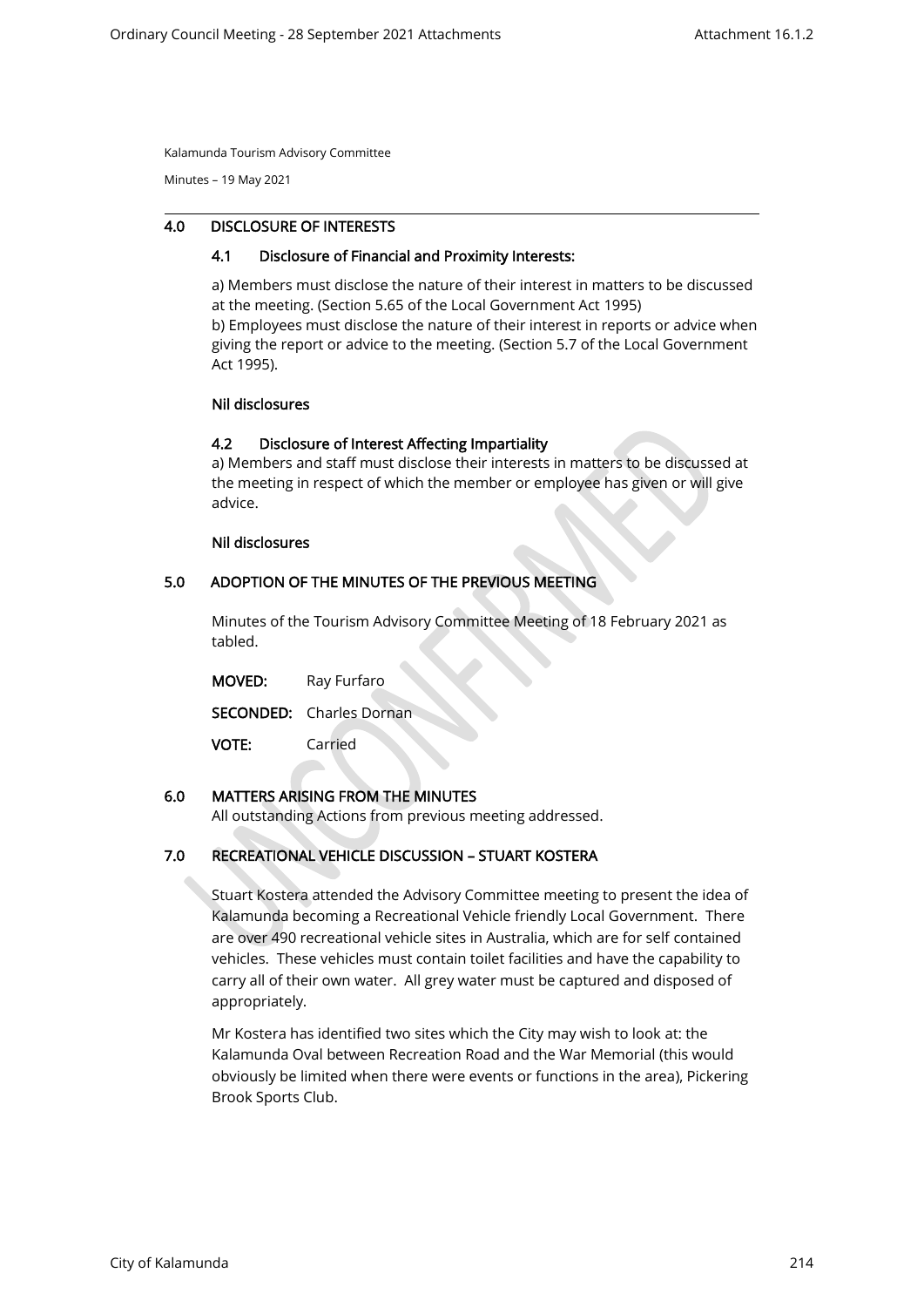Minutes – 19 May 2021

Mr Kostera noted that the Kalamunda Club would have a lease with the City of Kalamunda but did consider this might be another possibility if the Club were open to negotiation.

Recreational Vehicles would bring in associated economic benefit to the economy of Kalamunda, with Mr Kostera estimating this may be in the region of \$100-\$200 in the form of fuel, meals, coffee, groceries etc. Michael Collins raised a query around this figure and has committed to doing some more research.

RV Friendly Local Government status requires a number of steps including the provision of a free dump point and also a tap for water. It was noted that most visitors utilising recreational vehicles are very aware of the need to dispose of their rubbish appropriately and in some circumstances there was no need for the provision of rubbish bins.

MOTION: That the Tourism Advisory Committee support the City of Kalamunda investigating Recreational Vehicle Friendly Local Government Status.

| <b>MOVED:</b> | Michael Collins |  |
|---------------|-----------------|--|
| SECONDED:     | Kevin Bennett   |  |
| <b>VOTE:</b>  | CARRIFD         |  |

## 8.0 SPORTS TOURISM PRESENTATION

Graham England Kalamunda Districts Rugby Club.

Graham England provided a presentation on the opportunities around the International Rugby 10's Competition for 2024. They have commenced planning for the event early and are keen to garner support from the City of Kalamunda.

It is expected that there will be around 800 participants and their families, this could bring good economic value to the City of Kalamunda. It was noted that at least 75% of the participants would need to be accommodated outside of the City boundaries due to a shortage of accommodation.

Mr England also confirmed that he will be working with the City to facilitate conversations with the business and tourism businesses. Members of the Advisory Committee encouraged Mr England to take the idea to Events Corp at Tourism WA and discuss the opportunity with them and perhaps look at Lotterywest or Healthways funding opportunities.

MOTION: That the Tourism Advisory Committee in principle support the Kalamunda Rugby 10's International Competition in 2024 and support the City working with Kalamunda Districts Rugby Club to engage the local business and tourism providers.

MOVED: Ray Furfaro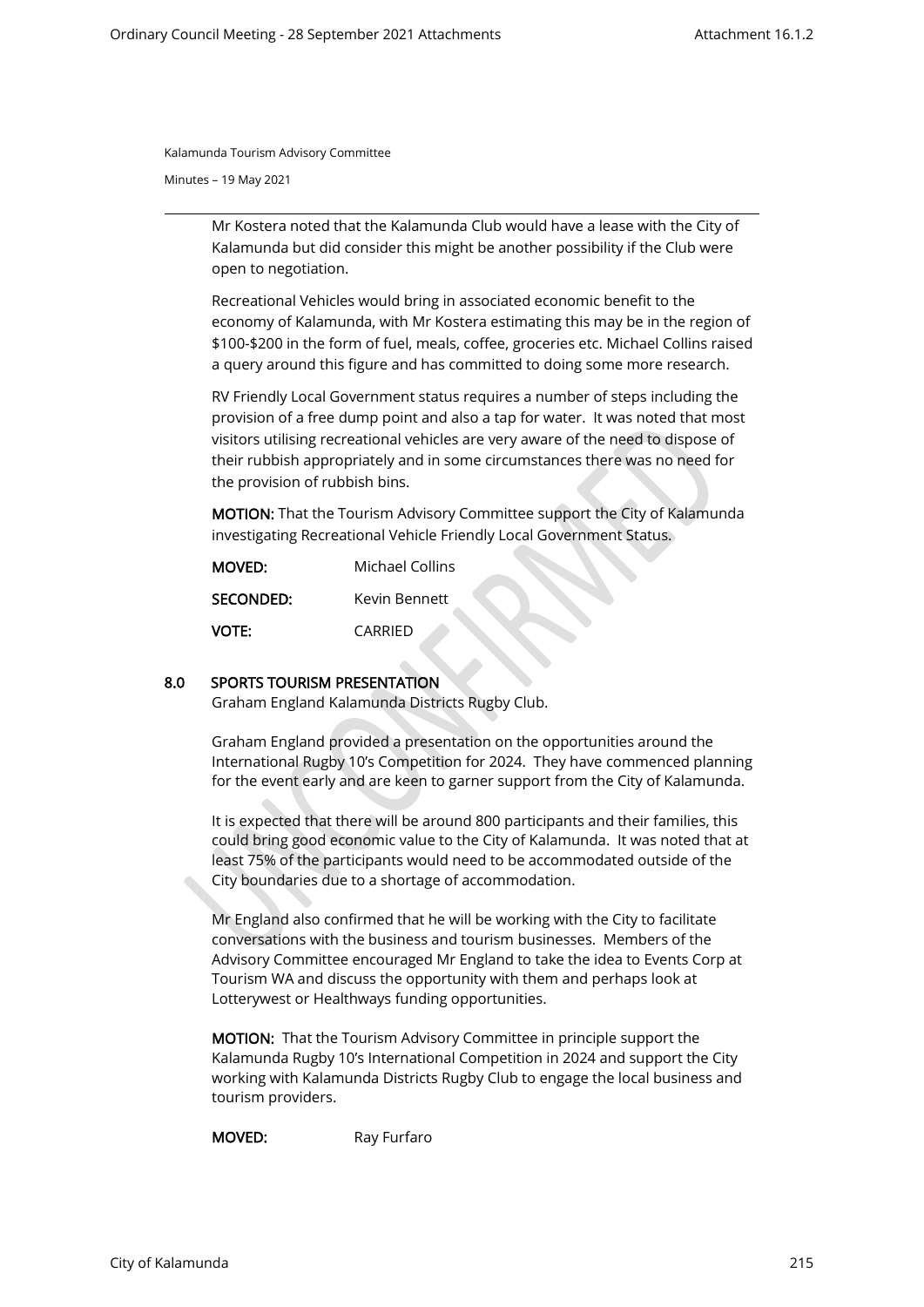Minutes – 19 May 2021

| SECONDED:    | Kevin Bennett |  |
|--------------|---------------|--|
| <b>VOTE:</b> | CARRIFD       |  |

#### 9.0 ZIG ZAG SCENIC DRIVE UPDATE

Manager of Economic & Cultural Services provided an update on the future trial opening hours of the Zig Zag Scenic Drive.

Charles Dornan noted that during the Winter Solstice sunset will be at 5.30pm which would leave the road open for a further three hours in the dark. Mr Dornan believed that there was a provision within the Council Motion to allow the Chief Executive Officer to undertake a review of the hours. Director of Corporate Services, took this on notice to provide an update at the next meeting.

### 10.0 AUSTRALIAN MASTERS GAMES

Manager of Economic & Cultural Services provided an overview of the Australian Masters Games and the opportunities which could be afforded to the City of Kalamunda. The organisers are looking to run a number of cycling events within the City of Kalamunda boundaries. The City of Kalamunda is looking to the Kalamunda Tourism Advisory Committee for support for this Sports Tourism initiative.

There was some discussion with regards the location of the cycling event in Pickering Brook.

MOTION: That the Kalamunda Tourism Advisory Committee fully support the idea of a cycling event to be held in the City of Kalamunda for the Australian Masters Games.

| <b>MOVED:</b>    | Charles Dornan |  |
|------------------|----------------|--|
| <b>SECONDED:</b> | Ray Furfaro    |  |
| <b>VOTE:</b>     | CARRIFD        |  |

## 11.0 SIGNAGE

Manager of Economic & Cultural Services circulated examples of signage for Tourism within the City of Kalamunda. The signs include both the City of Kalamunda and the Experience Perth Hills Logo.

There was discussion with regards who would be expected to fund the new tourism signage. It is expected that significant stack signage would be funded by the City of Kalamunda, individual directional finger signs to be funded by individual businesses. It is expected that the City of Kalamunda would maintain the stack signs.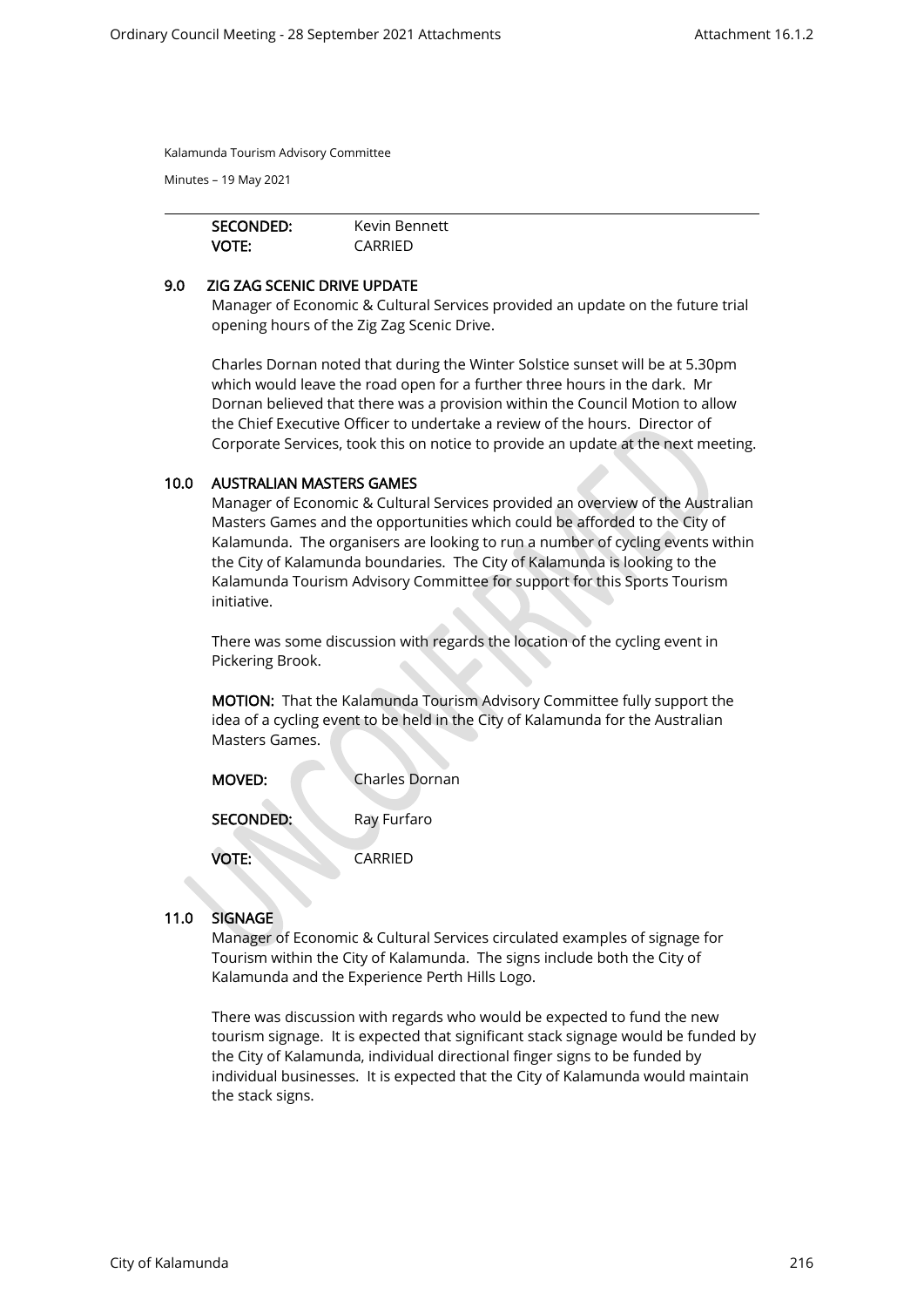Minutes – 19 May 2021

Director of Corporate Services highlighted the need for a tourism signage policy which will identify the types of businesses to be include within the tourism stack signs.

Rebekah Wilson identified the problem of phone reception, lack of coverage which would affect QR Codes. The Tourism Advisory Committee are not keen to have QR Codes in areas where phone reception is challenged. Rebekah also highlighted issues with Google Maps in the hills area and the concern that visitors are often given misleading information which may ultimately increase their journey time between venues.

Charles Dornan would like to see the installation of Entry Statements at all arterial routes to the City of Kalamunda.

### 12.0 ANY OTHER BUSINESS

Manager Economic & Cultural Services briefed the committee on current WAITOC initiatives.

Perth Hills Future Organisation Meet and Greet was circulated.

Director of Corporate Services provided input on the upcoming advocacy trip to Canberra that the Mayor and the CEO will be attending.

#### 13.0 CLOSURE

Meeting closed at 7.35pm